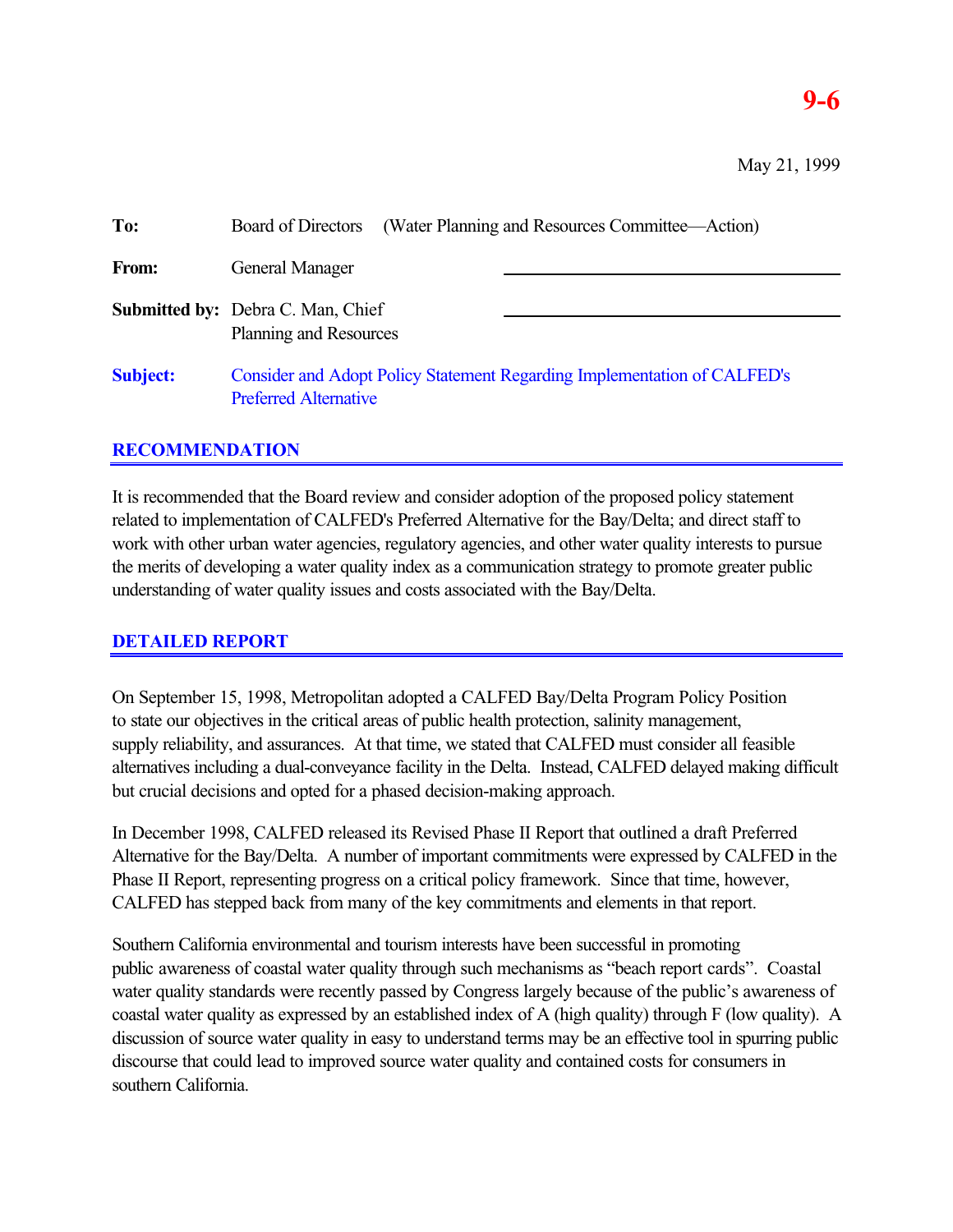The attached proposed policy statement was developed to articulate a number of specific elements that will need to be included in the CALFED program prior to finalizing the Programmatic Environmental Impact Report/Environmental Impact Statement and the Record of Decision. Staff believes these elements are essential to provide benefits toward meeting the water quality and supply needs of Metropolitan's service area.

EDW/RDN:bvf

**Attachment 9-6A**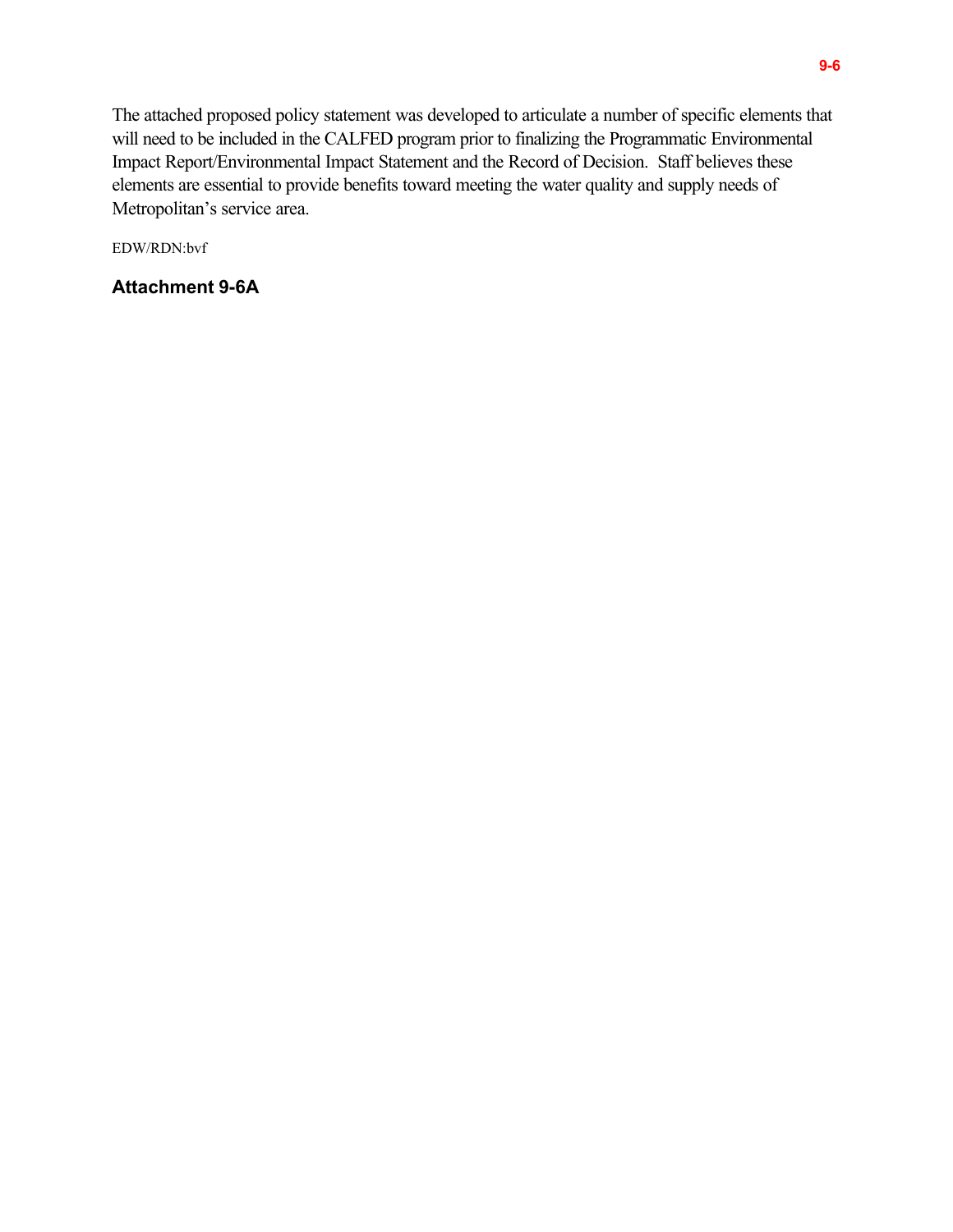## **Attachment 9-6A**

### POLICY STATEMENT FOR THE CALFED BAY\DELTA PROGRAM

#### **The Metropolitan Water District of Southern California**

#### **Preamble**

On September 15, 1998, Metropolitan adopted a CALFED Bay/Delta Program Policy Position to state our objectives in the critical areas of public health protection, salinity management, supply reliability, and assurances. At that time, we stated that CALFED must consider a full range of alternatives capable of meeting the program's objectives, including a dual-conveyance facility in the Delta. Instead, CALFED delayed making difficult but crucial decisions and opted for a phased decision-making approach.

In December 1998, CALFED released its Revised Phase II Report, which outlined a draft Preferred Alternative for the Bay/Delta. A number of important commitments were expressed by CALFED in the Phase II Report, representing progress on a critical policy framework. Since that time, however, there has been significant backsliding on many of the key commitments and elements in that report. Key among them was CALFED's commitment to achieving improvements in **all** areas -- environment, water supply and water quality. Metropolitan has steadfastly supported this principle; however, recent actions, as well as statements from CALFED officials, significantly heighten the concern that CALFED is not proceeding on a path that will achieve a balanced solution. In particular, we believe CALFED has advanced very few program elements that have the potential of achieving substantial improvement in the source water quality and supply reliability for the over 20 million urban Californians dependent upon the Delta, 16 million of whom reside in Metropolitan's service area. The Phase II report also contains important CALFED commitments to an expedited decision and implementation process. We are concerned that there has been no movement from CALFED agencies toward realizing these important commitments.

Metropolitan is communicating this policy statement to reemphasize our concerns and to articulate a number of specific elements that will need to be included in the program prior to finalizing the Programmatic Environmental Impact Report/Environmental Impact Statement (PEIR/EIS) and the Record of Decision (ROD), consistent with the commitments expressed in the Phase II report. To secure broad support for the program, including the support of Southern California and much of urban California, CALFED must move quickly to make the Phase II commitments real, and demonstrate that Stage I and long-term actions provide a beneficial value for those who will be asked to pay, commensurate with their proportional cost share. The elements outlined below are consistent with these commitments and represent key decisions and actions that are critical to the needs of Metropolitan's service area.

#### **What CALFED Must Provide**

• *Drinking Water Quality and Salinity Targets.* Metropolitan requires a safe drinking water supply from the Bay/Delta to meet current and future regulatory requirements and to protect public health, achieved through reduced levels of total organic carbon (TOC), bromide, pathogens and other unknown contaminants. In addition, Metropolitan requires source water from the Bay/Delta that is consistently low in salinity to implement local water recycling and groundwater programs (for demand management) and to minimize economic impacts on residential and industrial users.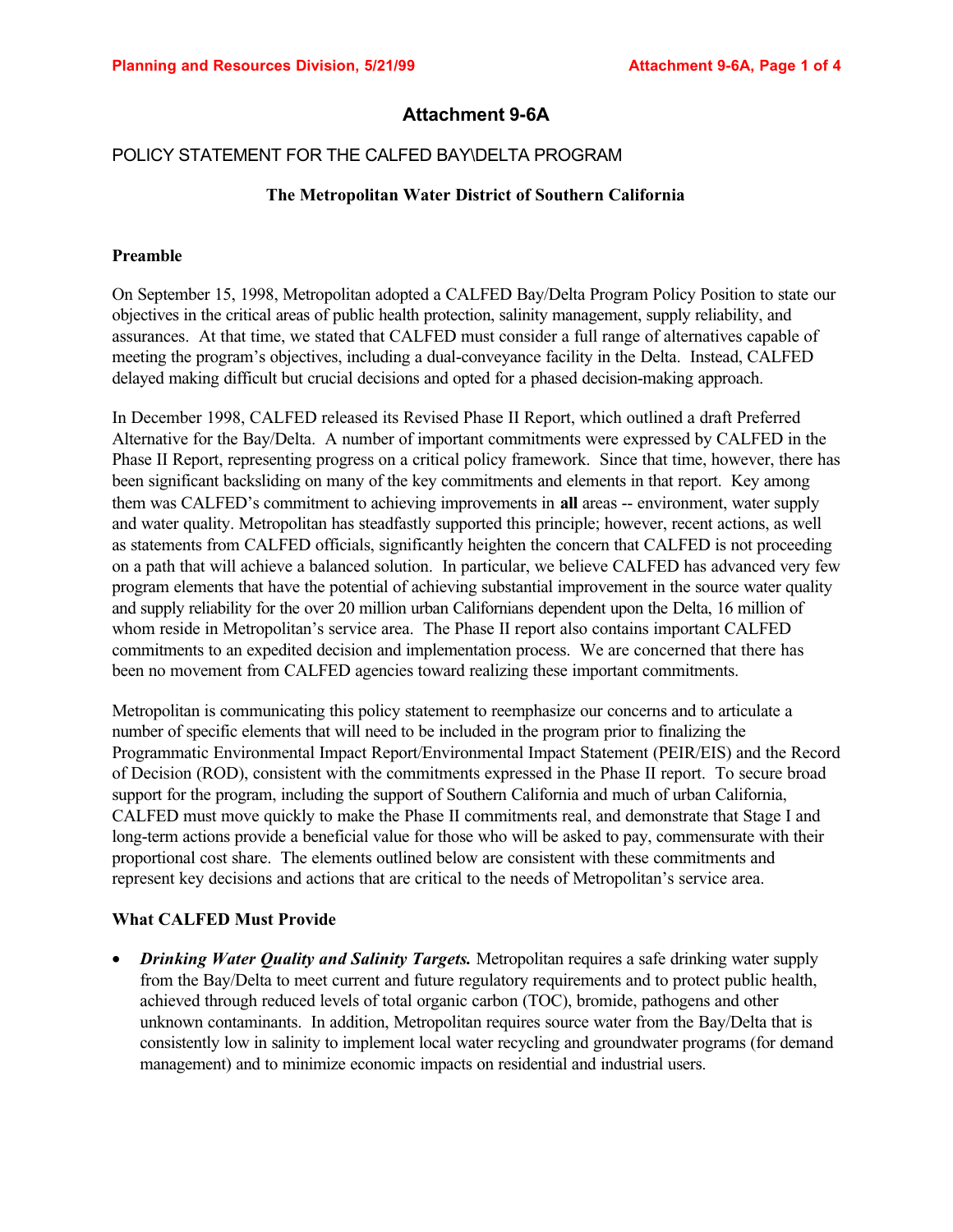CALFED's final programmatic EIR/EIS and ROD must:

- $\Box$  Establish a numerical target of 150 mg/l for total dissolved solids and include CALFED targets of 50 µg/l for bromide and 3.0 mg/l for total organic carbon (TOC).
- $\Box$  Establish a specific schedule for achievement of long-term water quality and salinity targets, and set up linkages to other program elements.
- $\Box$  Identify and commit to Stage 1 projects tied to establishment of water quality performance milestones to assure attainment of the long-term targets for TOC, bromide and salinity.
- $\Box$  Identify the necessary funding from state and federal sources to implement water quality and salinity improvement projects.
- □ Ensure water quality improvement actions are cost effective compared to other alternatives.
- *Decision Process on Delta Conveyance*. CALFED studies previously identified the dual-conveyance alternative, with an isolated facility, as a technically superior alternative for achieving CALFED's multiple objectives. However, CALFED is moving forward with a phased decision-making approach without a clear commitment on how to improve export water quality. To ensure improved water quality for Southern California, the dual-conveyance alternative must remain a viable option in the CALFED Program with a clearly defined decision process that ensures a date certain for the conveyance decision.

CALFED's final programmatic EIR/EIS and ROD must:

- $\Box$  Accurately weigh the benefits and costs of export water quality improvement actions in the Delta versus actions outside the Delta. Compare the performance of all conveyance alternatives, including CALFED's Dual Alternative, with regard to the ability to achieve export water quality objectives.
- $\Box$  Proceed with the necessary studies/evaluation and commit to a decision on a technically superior and affordable Delta conveyance solution by 2003 that will meet the water quality targets.
- $\Box$  Initiate all necessary planning, including environmental documentation and feasibility studies on the dual-intake system during Stage 1, such that no time is lost if this alternative is selected.
- □ Implement new fish-test screens and diversion at Hood during Stage 1.
- *Water Supply Improvement and Regulatory Stability.* Ensuring the reliability of Metropolitan's State Water Project (SWP) supplies is essential to Southern California's \$500 billion economy, quality of life and environment. Metropolitan's water management strategy is to greatly reduce its current and future dry-year dependence on Delta water. This is being accomplished through cumulative investments by Metropolitan and its member agencies of approximately \$8 billion by year 2020 in the management and development of Southern California's local supplies, including conservation, recycling, and storage (ground and surface). However, this strategy of maximizing our local supplies is contingent upon a successful CALFED solution that provides substantially improved source water quality from the Delta, regulatory stability, greater SWP operational flexibility and access to wet year supplies, increased reliability against system failure, and financial incentives for additional local programs.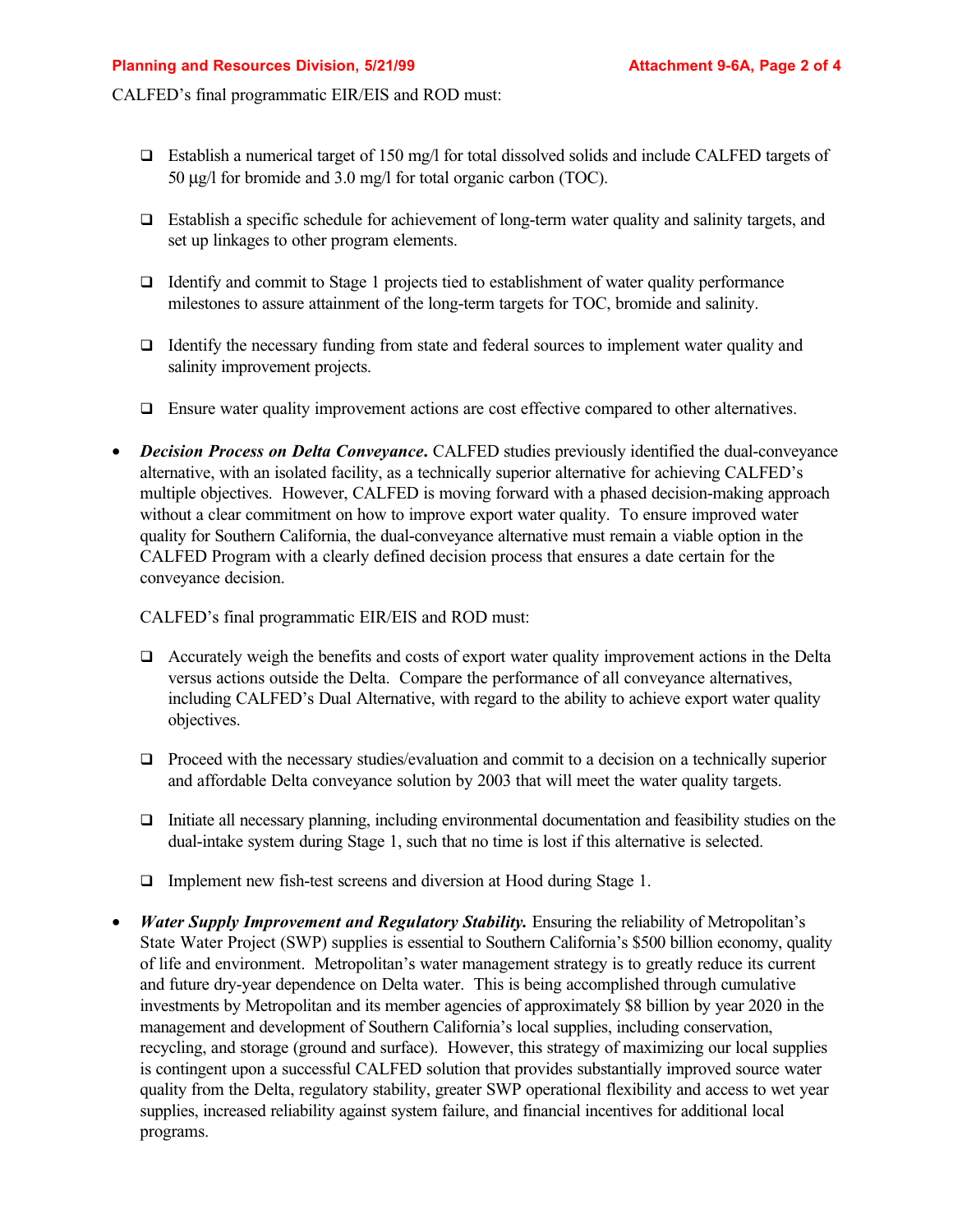#### **Planning and Resources Division, 5/21/99 Metally Resource 20 Attachment 9-6A, Page 3 of 4**

CALFED's final programmatic EIR/EIS and ROD must:

- $\Box$  Extend and strengthen the Bay/Delta Accord through Stage 1, including a commitment to an Endangered Species Act no-surprises policy.
- □ Include an operating agreement and provisions for expanding the Banks Pumping Plant to full export capacity, with allowance for interchangeable operation between SWP and Central Valley Project (CVP) facilities.
- $\Box$  Include a water management improvement strategy with new surface and groundwater storage facilities, along with funding to improve local programs such as groundwater conjunctive use, conservation, recycling, and salinity management.
- $\Box$  Provide for an additional 200,000 acre-feet/year in the near-term, increasing to an additional 400,000 acre-feet/year by the end of Stage 1 of combined SWP and CVP delivery capability, consistent with the Ag/Urban Caucus objectives.
- $\Box$  Define actions to streamline the approval process of an effective water transfer market.
- $\Box$  Establish and implement an Environmental Water Account (EWA) that is coupled with an overall operations agreement to achieve "no surprises" regulatory assurances for water users against further erosion of supplies. The EWA must be sufficiently funded and equipped with assets such as new storage, purchase options, efficiency measures, and the ability to apply flexible operations. The EWA must allow for sharing of the gains for environmental, water quality, and water supply purposes.
- $\Box$  Implement actions to increase reliability against system failure (e.g. floods or earthquakes) that threaten the water supplies to millions of Californians.
- *Governance Structures.* Successful implementation of a CALFED solution will only be possible through an effective governance structure. Overall, CALFED must be operated as one program to preserve its overarching, balanced objectives as opposed to a collection of autonomous committees and agencies. Stakeholder representation needs to be integrated into the decision-making.

CALFED's final programmatic EIR/EIS and ROD must:

- $\Box$  Include an overall governance structure that ensures integrated decision making and timely implementation.
- ! Provide equitable representation for Southern California.
- $\Box$  Integrate ongoing Bay/Delta ecosystem restoration programs (e.g. CVPIA).
- ! Establish a Delta Drinking Water Council, consistent with an overall CALFED governance structure, with annual reports to the State Legislature/Congress assessing the ability to meet drinking water quality targets.
- ! Establish a Delta Ecosystem Restoration Entity, consistent with an overall CALFED governance structure, to provide direct incentives for environmental managers to efficiently manage environmental resources.